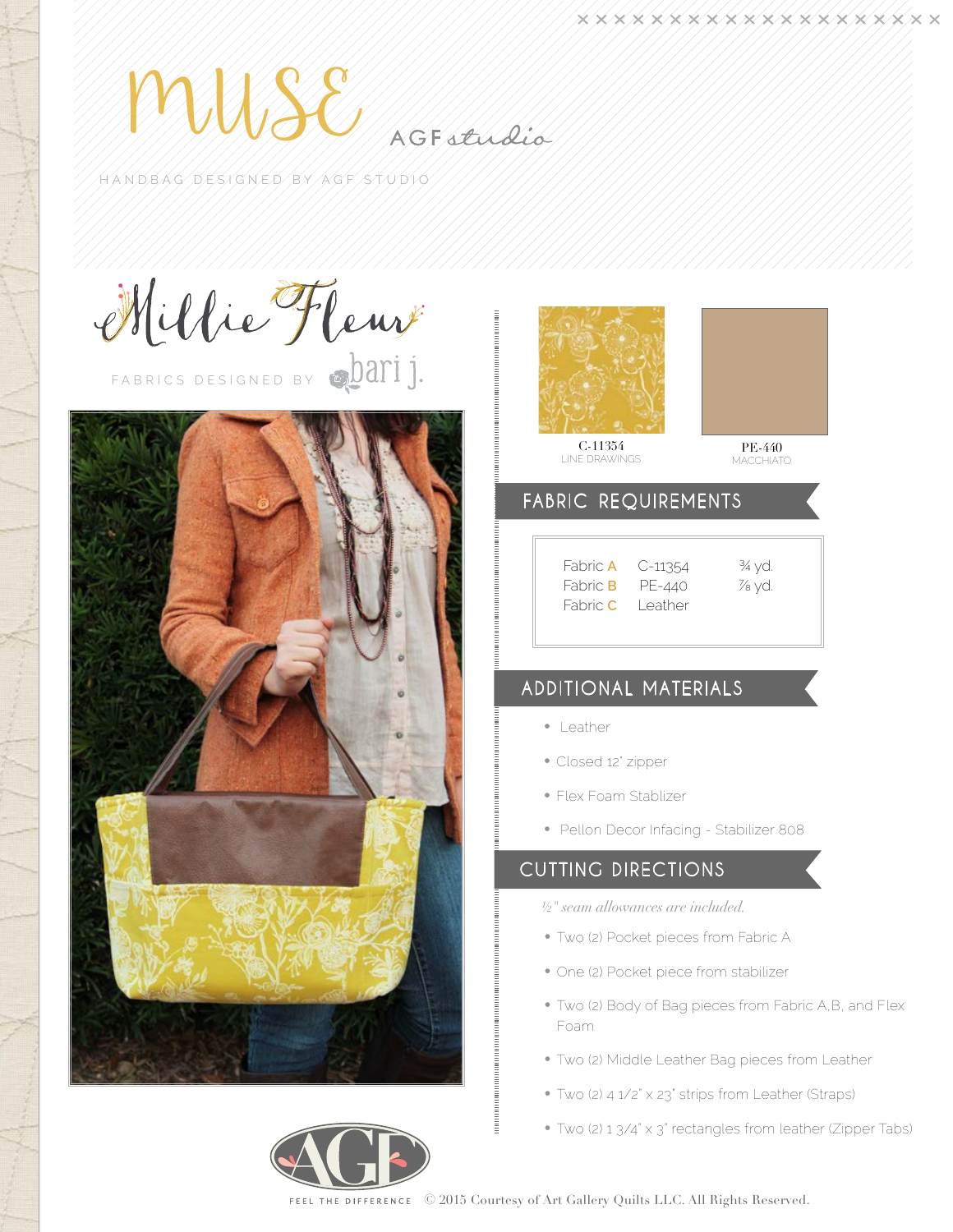# Handbag CONSTRUCTION

*Sew all rights sides together with ½*"*seam allowance.*  Zipper Construction

• Take your 1 3/4' x 3' rectangles cut in leather and fold in half short sides touching. Sandwich both zipper ends in rectangle and stitch as close to the edge as possible. (Diagram 1)



old and sandwich zipper ends

DIAGRAM 1

• Take your middle leather bag pieces and sew to each side of your zipper, right sides together. (Diagram 2.1) Topstitch seam allowance of leather down as close to the edge as possible. (Diagram 2.2)



### Attaching Zipper to Bag

- Take both of your Body of Bag pieces cut in Fabric A and sew Flex Foam to the wrong side of the fabrics.
- Take both of your Body of Bag pieces cut in Fabric B and trim the top of your piece at 1/4".
- Take both Body of Bags cut in Fabric A and center leather zipper piece and pin to both bag pieces.
- Topstitch as close to the edge as possible stop at 1 1/2" from the top of the leather piece and stitch across and topstitch down the other edge of the piece. (Diagram 3)



Stop 1 1/2' from top

DIAGRAM 3

#### Attaching the Pocket

- Take one pocket piece and iron stabilizer to the back side of the fabric. Sew this piece right side together to the other pocket piece. (Diagram 4.1)
- Flip fabric wrong side together and press seam flat. Top stitch at 1/2". (Diagram 4.2)
- Pin pocket to front bag and topstich with a triple stitch 1 /2" out from the middle leather piece. (Diagram 4.3)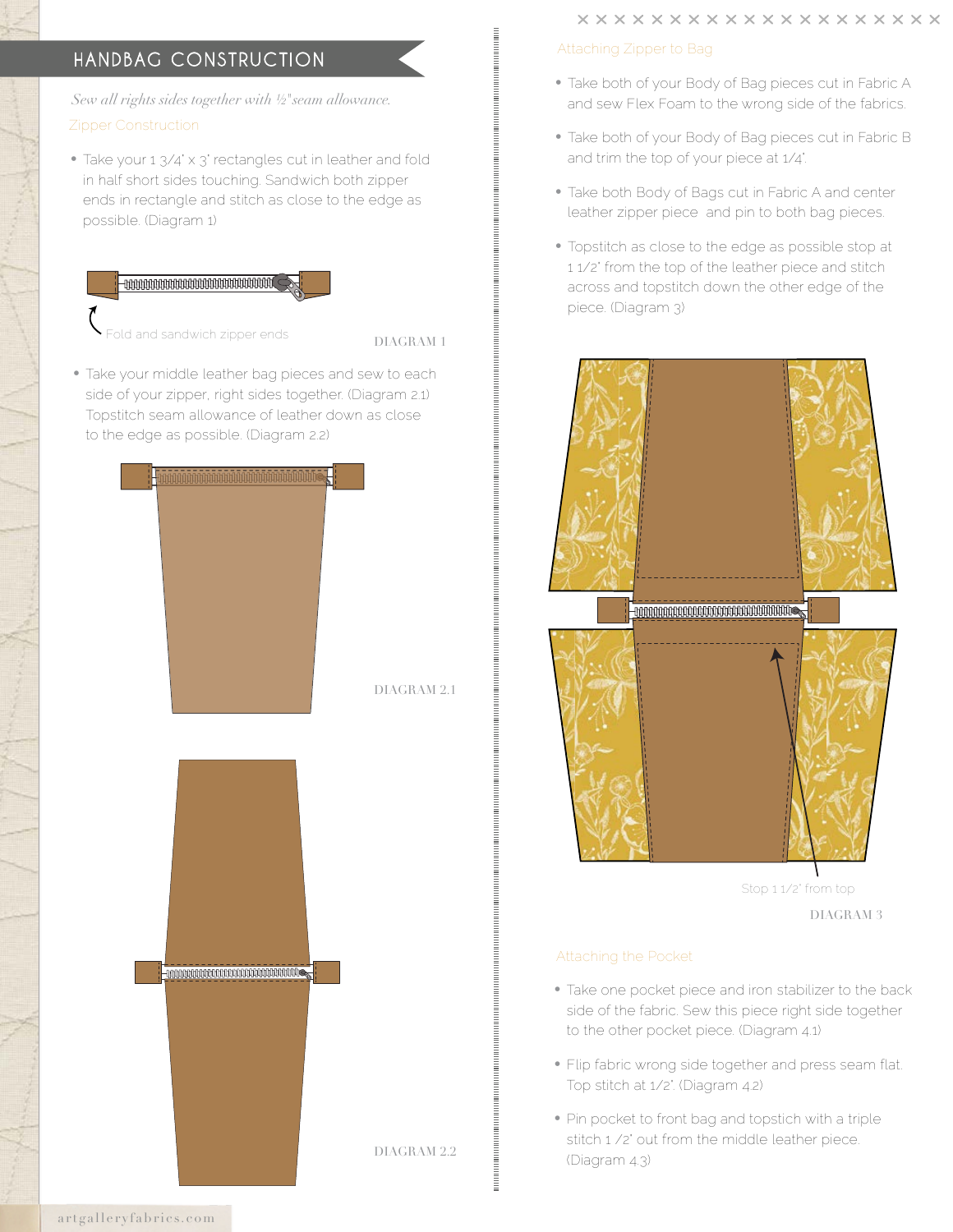#### Creating the Staps

- Take a 4 1/2' x 23' long strip from leather and fold each long side of your fabric in 1/2', then fold in half. Topstitch both sides of your strap at 1/8".
- Sew ends of straps to front and back bag lining up with the edge of the middle leather bag pattern. (Diagram 5)



Secure straps at  $1/4$ "

DIAGRAM 5

#### Box Corner Construction

- Sew front and back bag right sides together as well as the two lining pieces.
- We want to box the interior corners to get a really nice flat bottom on the bag; this way the bag will have more body.



DIAGRAM 4.1



DIAGRAM 4.2



artgalleryfabrics.com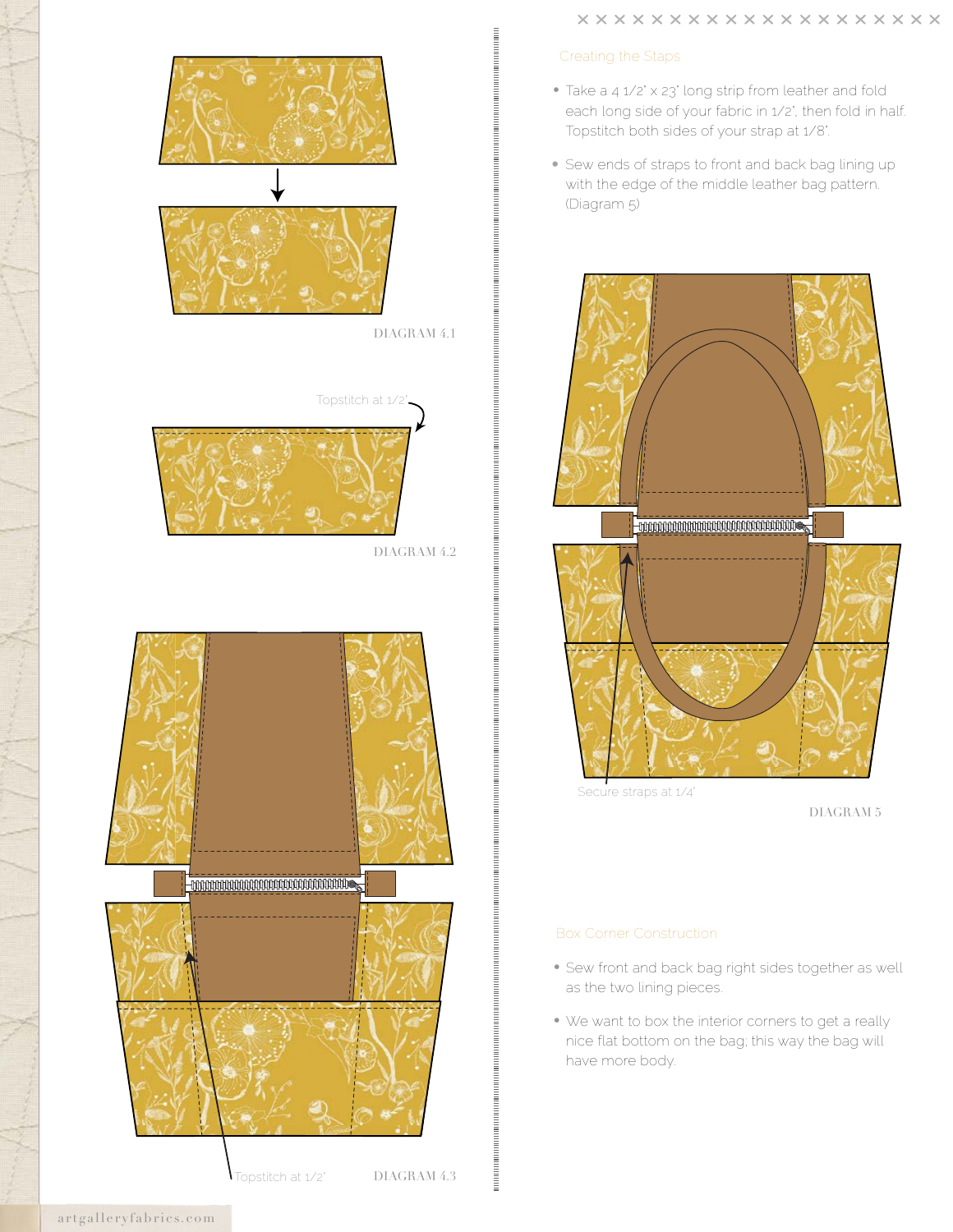- Take the exterior of the bag (wrong side out) and pinch apart the two layers of the bag to get a little triangle on one corner. Flatten it down a little bit and make sure the top and bottom seams are lined up. Hold it tight.
- Place the bag flat on the table. Take the acrylic ruler with the 45° angle and lay it on the corner so that the 45° line is right on the edge of the triangle corner.
- We want to do a 3" gusset for this bag, so draw a line 3' long (with the air-erasable marker) right across the bottom of the 45° corner.
- Stitch on top of the marked line. Trim excess fabric if desired, or leave it to add more body to the corner.
- Repeat these steps for the other bag corner and for both lining corners as well.



DIAGRAM 6

- Important: Unzip zipper before sewing lining to exterior of your bag.
- Next place exterior of bag inside lining making sure right sides are touching and that the straps are out of the way. Pin lining to the exterior of the bag and sew all the way around the top of your bag at 1/2" seam allowance.
- Pull exterior of bag through the unsewn portion in the lining.
- Handstitch or machine stitch unsewn portion.
- 



\*\*\*\*\*\*\*\*\*\*\*\*\*\*\*\*\*\*\*\*\*\*\*\*\*\*\*\*

**\*\*\*\*\*\*\*\*\*\*\*\*\*\*\*\*\*\*\*\*\*\*\*\*\*\*\***\*



## artgalleryfabrics.com

• Topstitch top of bag down at 1/2". *NOTE: While all possible care has been taken to ensure the accuracy of this pattern, We are not responsible for printing errors or the way in which individual work varies. Please read instructions carefully before starting the construction of this quilt. If desired, wash and iron your fabrics before starting to cut.*

© 2015 Courtesy of Art Gallery Quilts LLC. All Rights Reserved.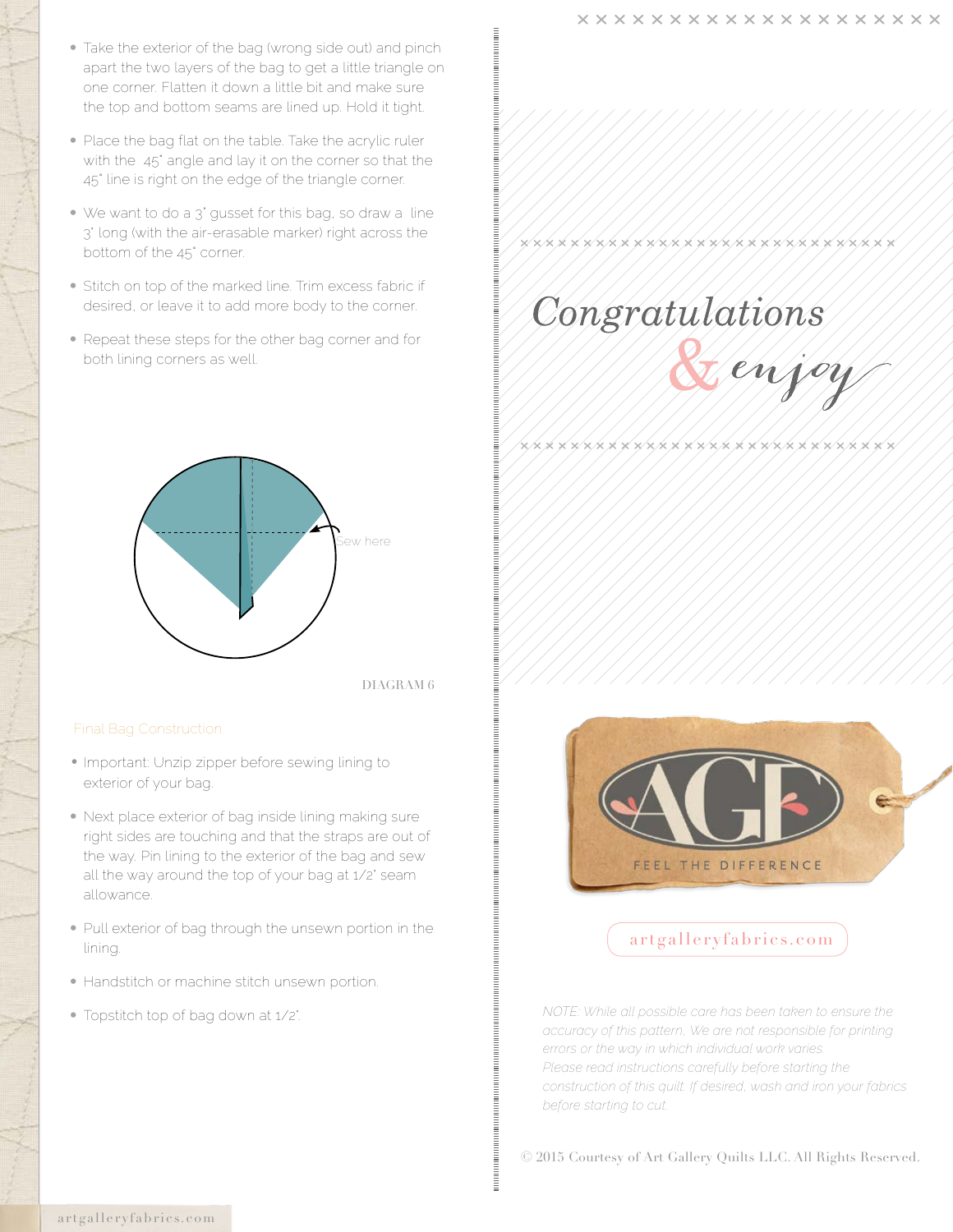

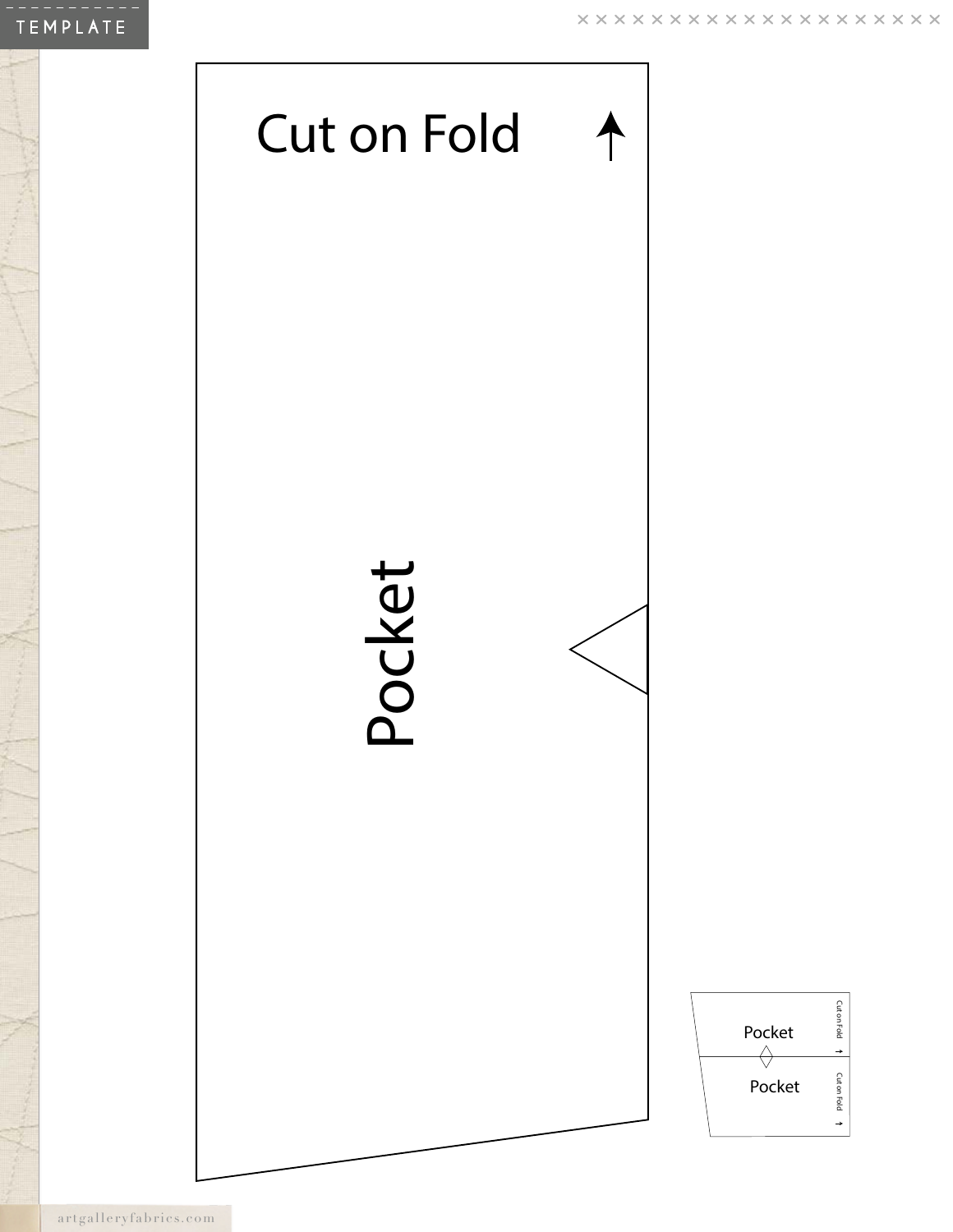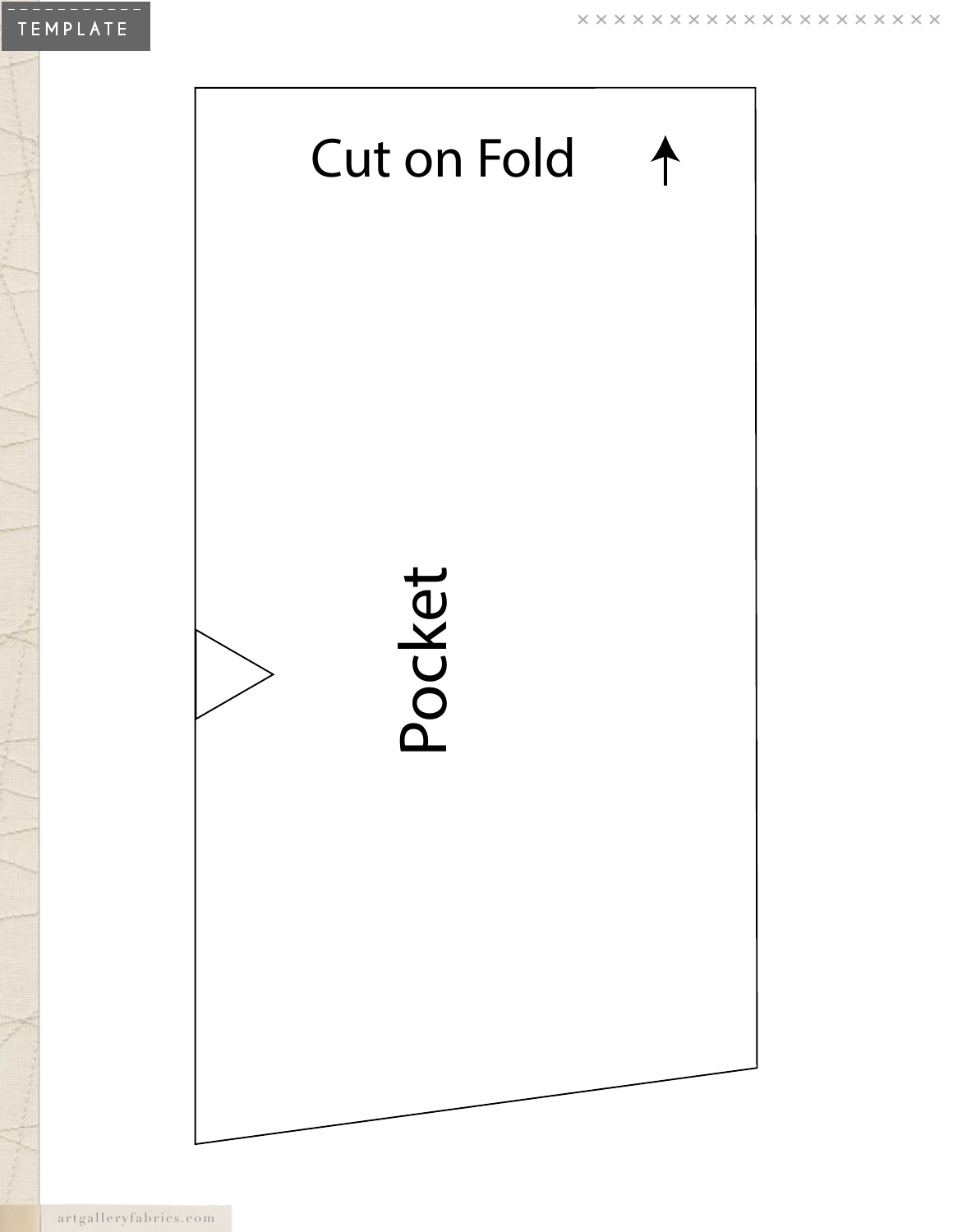

artgalleryfabrics.com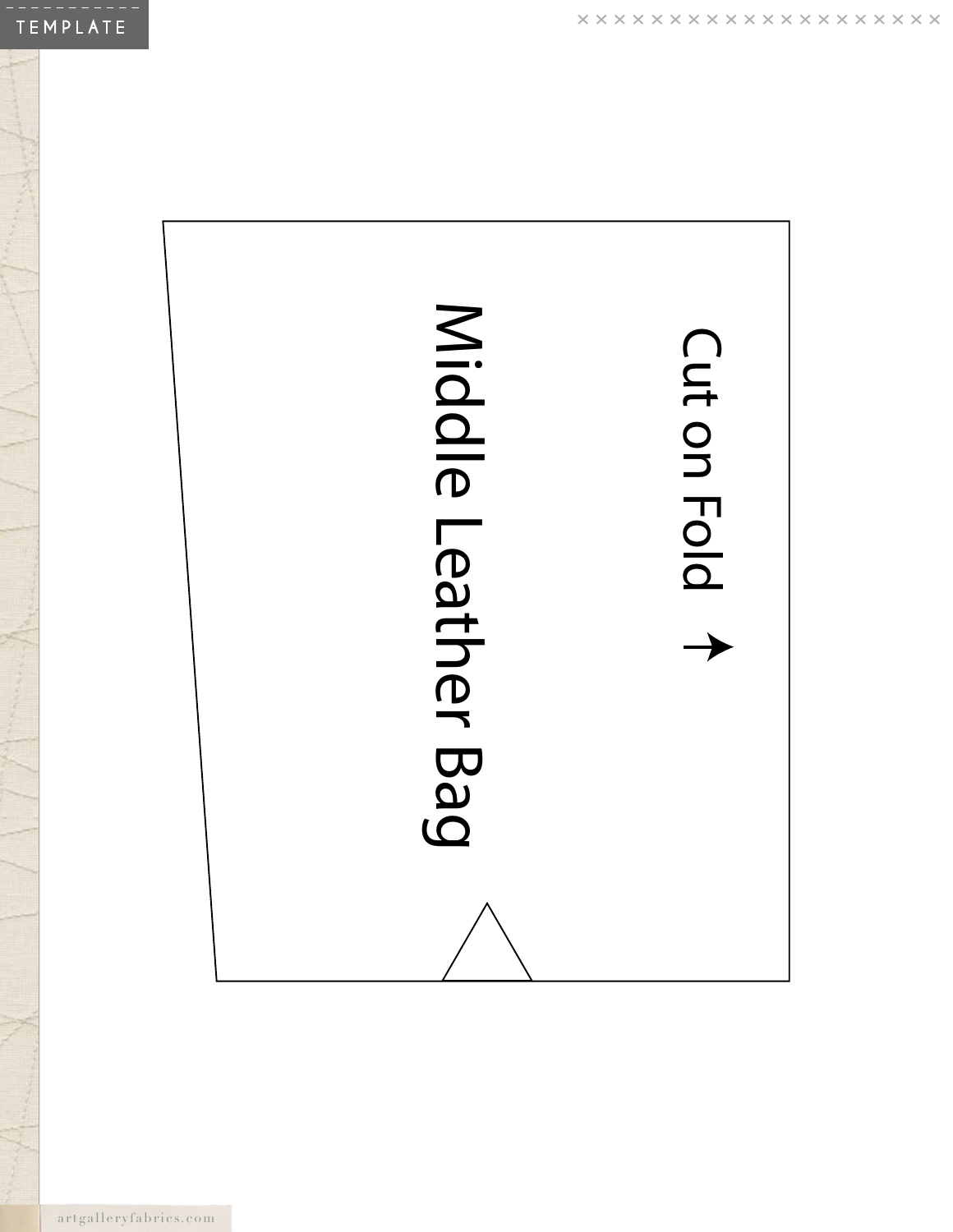

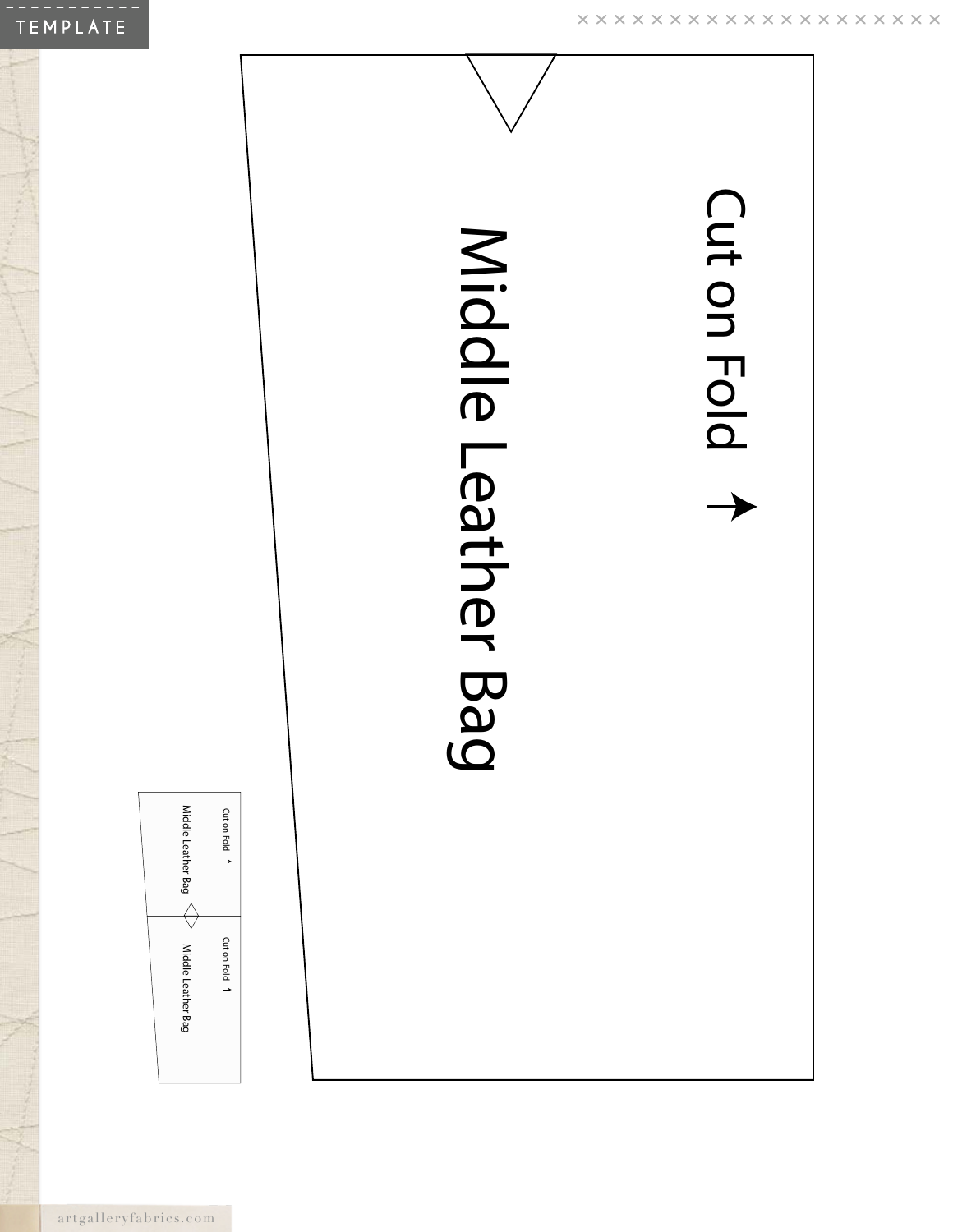